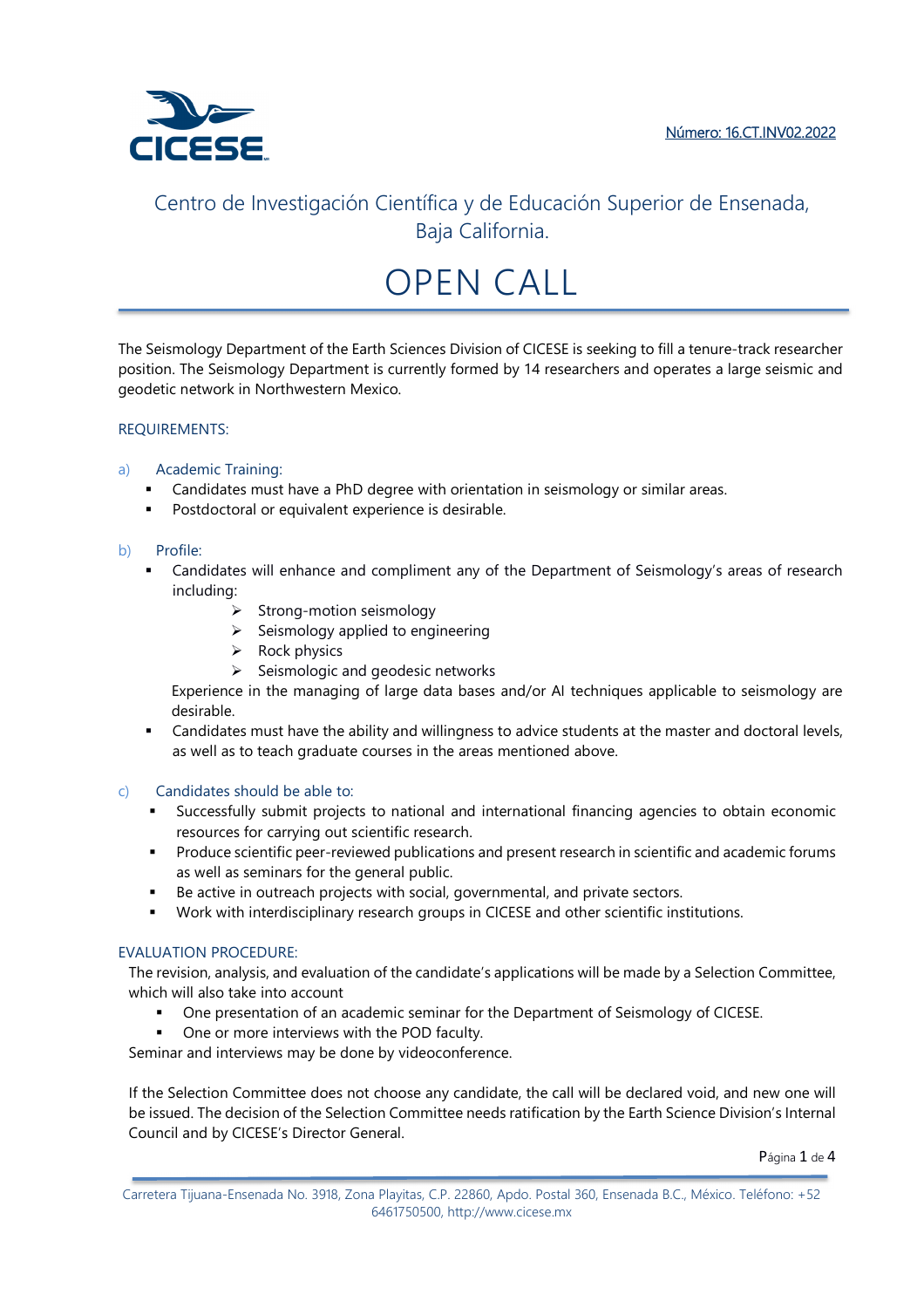

# OPEN CALL

### SALARY AND BENEFITS:

The economic benefits of the position are: (a) Salary according to an assigned category (see table in the attached appendix), awarded following a curricular evaluation according to the Academic Personnel Statute of CICESE. (b) Higher benefits than those required by law (vacation bonuses, health insurance for major medical expenses, savings fund, etc.). (c) Productivity bonuses. (d) Eligibility to apply for or to continue having additional salary from the National System of Researchers (SNI), a scholarship granted by the National Council of Science and Technology (CONACYT). If the hired researcher does not yet belong to SNI, he or she will be expected to apply for admission.

#### APLICATION:

Applications must include:

- **Curriculum vitae.**
- **EXECTER 1** Letter of interest with a detailed discussion of research and teaching topics of interest.
- Three letters of recommendation.

Application documents should be sent in digital form through e-mail and in PDF format. The letters of recommendation should be sent directly by the persons making the recommendations, confidentially, directly to:

| CONTACT:              | Dr. Héctor González Huizar<br>Head of the Seismology Department<br>Earth Sciences Division<br>E-mail: hgonzalez@cicese.mx<br>Phone: +52 646 1750500, extension 26512<br>With c.c. to:<br>Dr. Mario González Escobar<br>Director of Earth Sciences Division<br>E-mail: <b>mgonzale@cicese.mx</b><br>Phone: +52 646 1750500, extension 26000 |
|-----------------------|--------------------------------------------------------------------------------------------------------------------------------------------------------------------------------------------------------------------------------------------------------------------------------------------------------------------------------------------|
| Application deadline: | <sup>th</sup> , 2022                                                                                                                                                                                                                                                                                                                       |

## **Publication date: May 27th, 2022**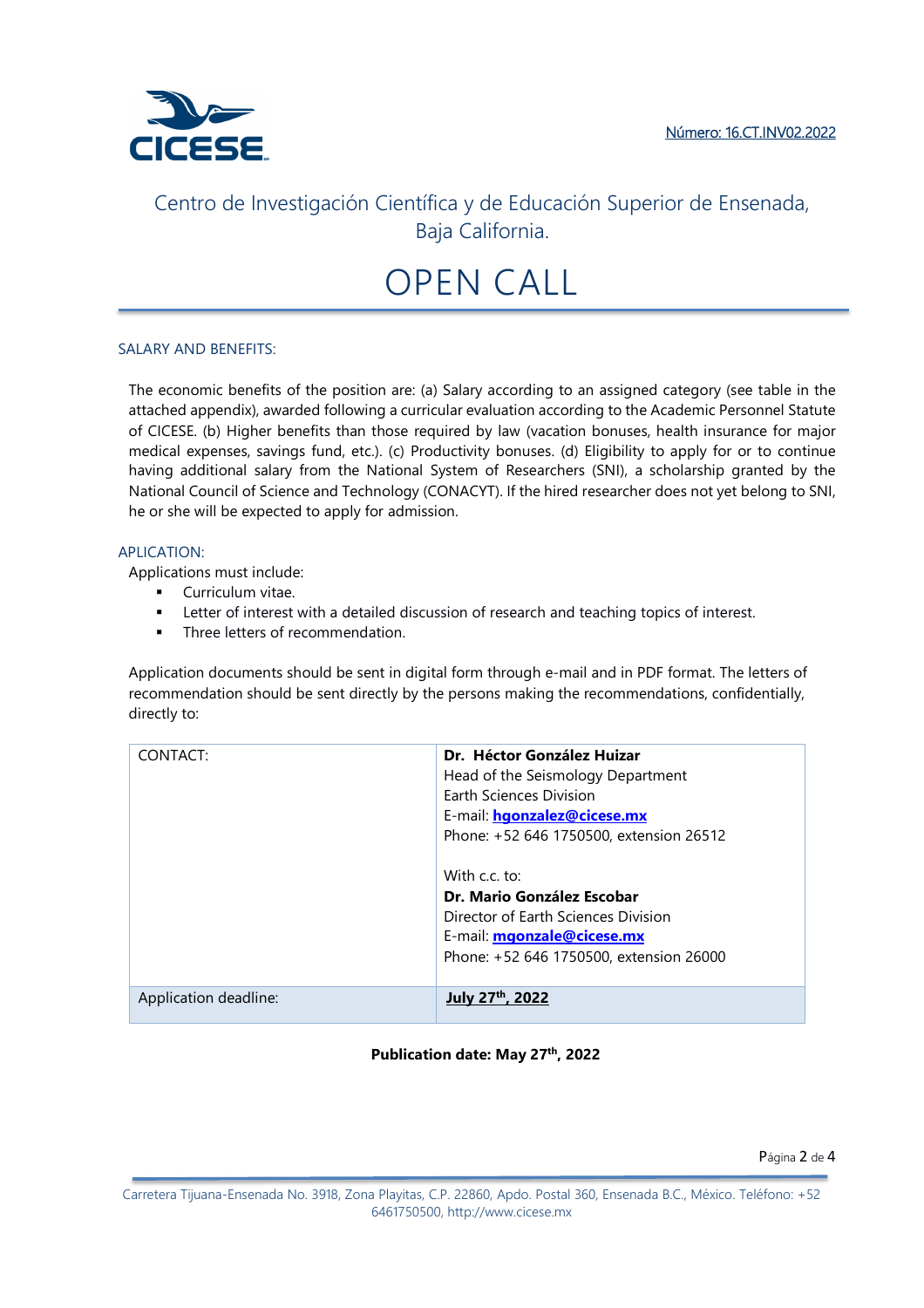

# OPEN CALL

# APPENDIX

# TABLE OF SALARIES FOR RESEACH PRESONNEL ACCORDING TO CATEGORY IN 2022

| <b>Category</b>      | Level | <b>Gross monthly salary (Mexican pesos)</b> |
|----------------------|-------|---------------------------------------------|
| Researcher           |       | \$42,730.40                                 |
| Researcher           | в     | \$40,974.05                                 |
| Researcher           | А     | \$39,218.05                                 |
| Associate Researcher |       | \$35,706.20                                 |
| Associate Researcher | R     | \$31,608.95                                 |
| Associate Researcher |       | \$30,204.30                                 |

Category will be assigned by an External Commission according to criteria stated in the Academic Personnel Statute of CICESE. Benefits are stated in the Collective Labor Contract, which can be consulted (in Spanish) at: https://normasapf.funcionpublica.gob.mx//NORMASAPF/Descarga?id=38344

Página 3 de 4